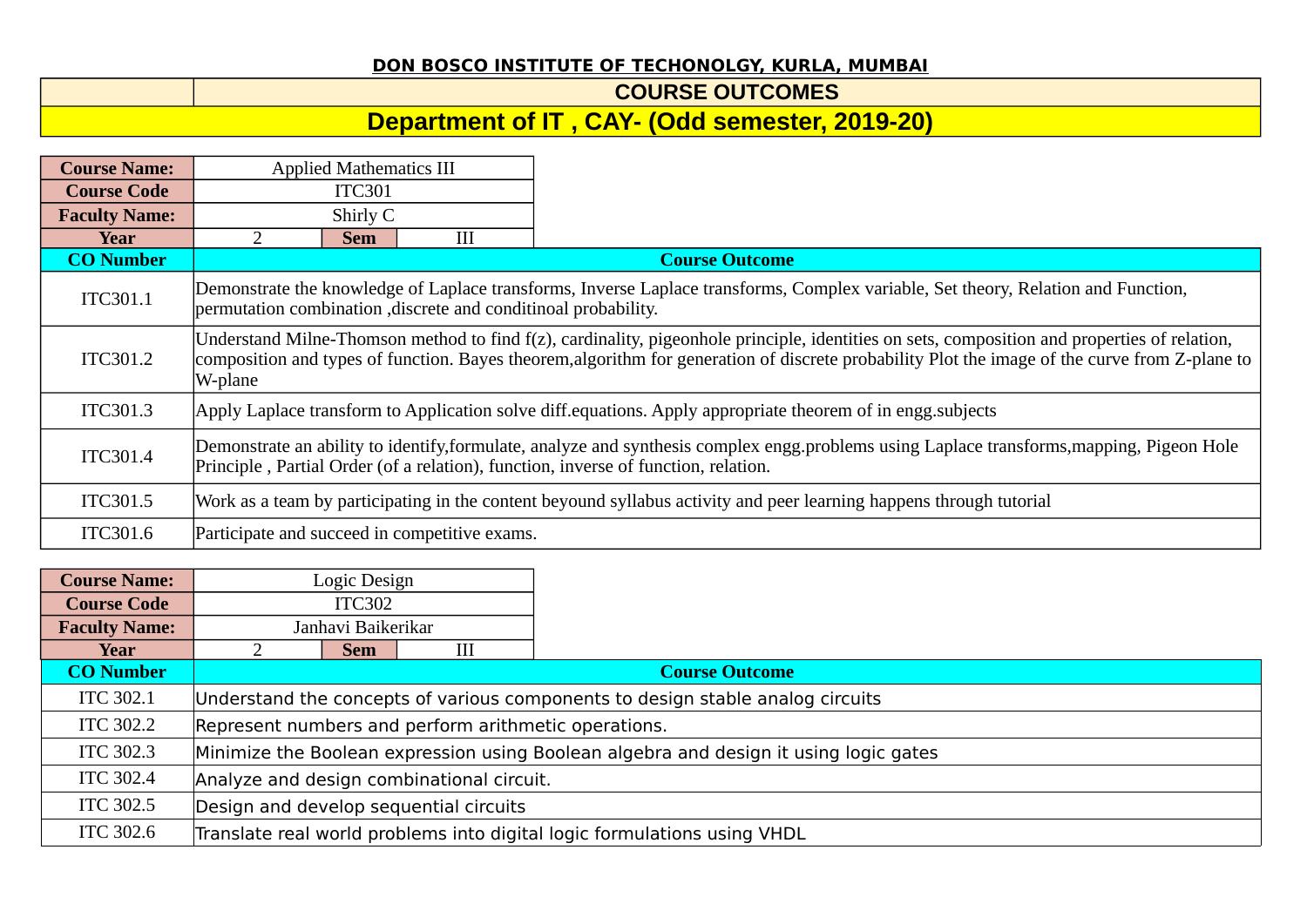| <b>Course Name:</b>  |                                                                                              | Data Structures & Analysis                                                                                                                  |   |                                                                                                        |  |  |
|----------------------|----------------------------------------------------------------------------------------------|---------------------------------------------------------------------------------------------------------------------------------------------|---|--------------------------------------------------------------------------------------------------------|--|--|
| <b>Course Code</b>   | <b>ITC303</b>                                                                                |                                                                                                                                             |   |                                                                                                        |  |  |
| <b>Faculty Name:</b> | <b>Sushree Satapathy</b>                                                                     |                                                                                                                                             |   |                                                                                                        |  |  |
| Year                 |                                                                                              | <b>Sem</b>                                                                                                                                  | Ш |                                                                                                        |  |  |
| <b>CO Number</b>     |                                                                                              |                                                                                                                                             |   | <b>Course Outcome</b>                                                                                  |  |  |
| ITC303.1             |                                                                                              |                                                                                                                                             |   | Student will be able to Select appropriate data structures as applied to specified problem definition. |  |  |
| ITC303.2             |                                                                                              | Student will be able to implement operations like searching, insertion, and deletion, traversing mechanism etc. on various data structures. |   |                                                                                                        |  |  |
| ITC303.3             |                                                                                              | Student will be able to implement Linear and Non-Linear data structures.                                                                    |   |                                                                                                        |  |  |
| ITC303.4             | Student will be able to Implement appropriate sorting/searching technique for given problem. |                                                                                                                                             |   |                                                                                                        |  |  |
| ITC303.5             |                                                                                              |                                                                                                                                             |   | Student will be able to Design advance data structure using Non-Linear data structure.                 |  |  |
| ITC303.6             |                                                                                              |                                                                                                                                             |   | Student will be able to Determine and analyze the complexity of given Algorithms.                      |  |  |

| <b>Course Name:</b>  | Database Managment System                                                                                                                                                     |  |  |  |
|----------------------|-------------------------------------------------------------------------------------------------------------------------------------------------------------------------------|--|--|--|
| <b>Course Code</b>   | ITC304                                                                                                                                                                        |  |  |  |
| <b>Faculty Name:</b> | Vijaya Bharathi                                                                                                                                                               |  |  |  |
| Year                 | III<br>$\mathcal{P}$<br><b>Sem</b>                                                                                                                                            |  |  |  |
| <b>CO Number</b>     |                                                                                                                                                                               |  |  |  |
| ITC304.1             | Explain the features of database management systems and Relational database                                                                                                   |  |  |  |
| <b>ITC304.2</b>      | Design conceptual models of a database using ER modeling for real life applications and also construct queries in Relational Algebra                                          |  |  |  |
| ITC304.3             | Create and populate a RDBMS for a real life application, with constraints and keys, using SQL.                                                                                |  |  |  |
| ITC304.4             | Retrieve any type of information from a data base by formulating complex queries in SQL.                                                                                      |  |  |  |
| ITC304.5             | Analyze the existing design of a database schema and apply concepts of normalization to design an optimal database.                                                           |  |  |  |
| <b>ITC304.6</b>      | Build indexing mechanisms for efficient retrieval of information from a database.                                                                                             |  |  |  |
|                      |                                                                                                                                                                               |  |  |  |
| <b>Course Name:</b>  | Principle of Communications                                                                                                                                                   |  |  |  |
| <b>Course Code</b>   | <b>ITC305</b>                                                                                                                                                                 |  |  |  |
| <b>Faculty Name:</b> | Gejo George                                                                                                                                                                   |  |  |  |
| Year                 | III<br>2<br><b>Sem</b>                                                                                                                                                        |  |  |  |
| <b>CO Number</b>     |                                                                                                                                                                               |  |  |  |
| ITC305.1             | The students will be able to describe and assimilate information regarding the different types of analog and digital modulation and<br>demodulation communication techniques. |  |  |  |
| ITC305.2             | The students will be able to discuss and summarize different types of communication media and the modulation and demodulation techniques<br>used.                             |  |  |  |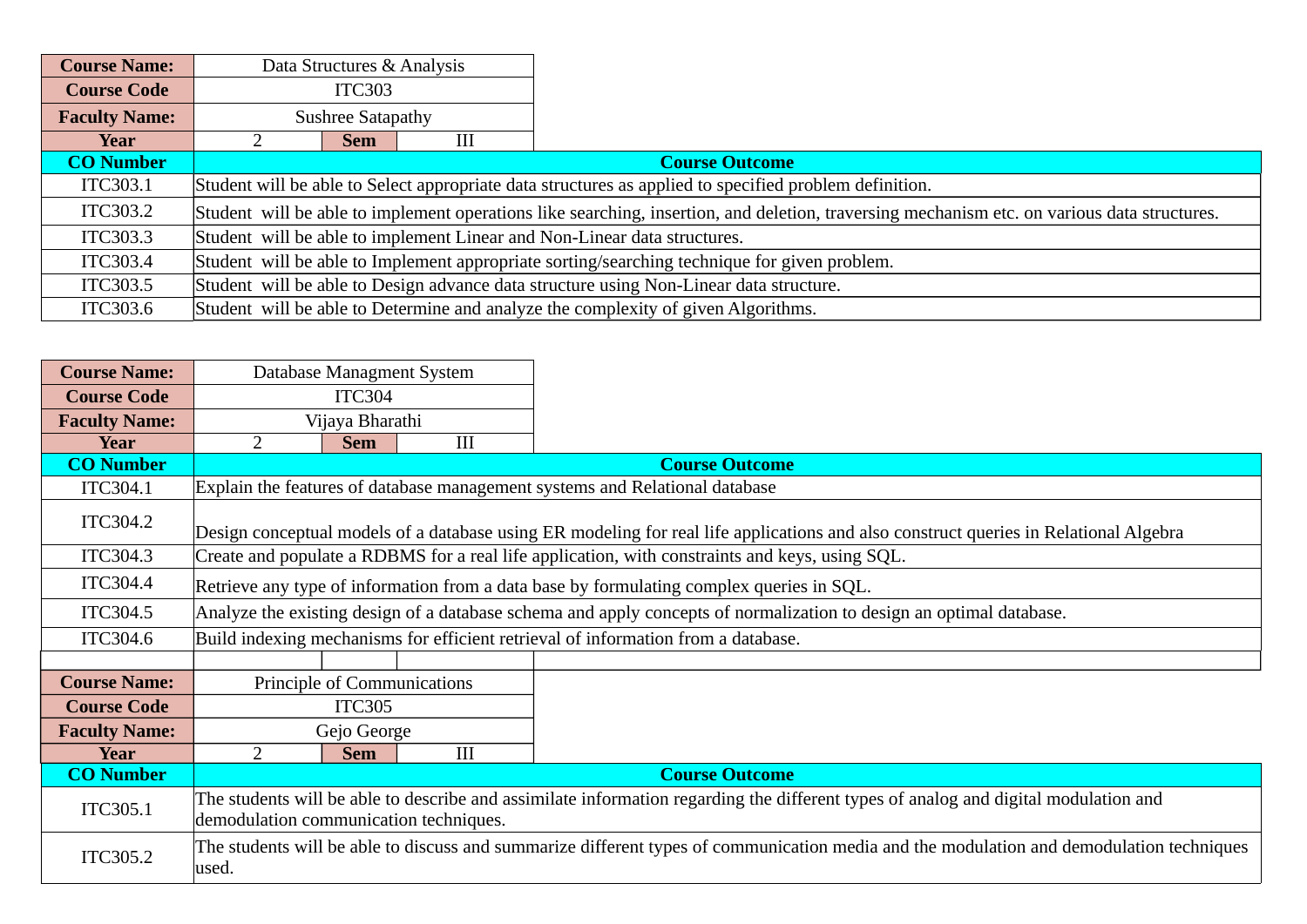| ITC305.3        | The students will be able to apply their knowledge in obtaining the different performance parameters of a system.                                                                     |
|-----------------|---------------------------------------------------------------------------------------------------------------------------------------------------------------------------------------|
| ITC305.4        | The students will be able to analyze the fundamental communication systems and relate the effect each block has on the performance of the<br>system.                                  |
| ITC305.5        | The students will be able to evaluate & compare the different types of analog & digital communication systems and select suitable systems to $\parallel$<br>build their applications. |
| <b>ITC305.6</b> | The students will be able to use the knowledge of 'Principle of Communications' to simulate a system using any open source simulation tool.                                           |

| <b>Course Name:</b>  | Digital Design Lab                                           |                                                     |   |                                                                           |  |
|----------------------|--------------------------------------------------------------|-----------------------------------------------------|---|---------------------------------------------------------------------------|--|
| <b>Course Code</b>   | <b>ITL301</b>                                                |                                                     |   |                                                                           |  |
| <b>Faculty Name:</b> |                                                              | Janhavi Baikerikar                                  |   |                                                                           |  |
| Year                 |                                                              | <b>Sem</b>                                          | Ш |                                                                           |  |
| <b>CO Number</b>     |                                                              |                                                     |   | <b>Course Outcome</b>                                                     |  |
| ITL301.1             | Minimize the Boolean algebra and design it using logic gates |                                                     |   |                                                                           |  |
| ITL301.2             | Analyse and design combinational circuit.                    |                                                     |   |                                                                           |  |
| ITL301.3             |                                                              | Realise given function using combinational circuit. |   |                                                                           |  |
| ITL301.4             |                                                              | Design and develop sequential circuits              |   |                                                                           |  |
| ITL301.5             | Implement digital systems using programmable logic devices   |                                                     |   |                                                                           |  |
| ITL301.6             |                                                              |                                                     |   | Translate real world problems into digital logic formulations using VHDL. |  |

| <b>Course Name:</b>  |                                                                                                                     | Data Structure Lab                                                        |                                                           |                       |  |  |
|----------------------|---------------------------------------------------------------------------------------------------------------------|---------------------------------------------------------------------------|-----------------------------------------------------------|-----------------------|--|--|
| <b>Course Code</b>   | <b>ITL302</b>                                                                                                       |                                                                           |                                                           |                       |  |  |
| <b>Faculty Name:</b> | <b>Sushree Satapathy</b>                                                                                            |                                                                           |                                                           |                       |  |  |
| <b>Year</b>          |                                                                                                                     | <b>Sem</b>                                                                | Ш                                                         |                       |  |  |
| <b>CO Number</b>     |                                                                                                                     |                                                                           |                                                           | <b>Course Outcome</b> |  |  |
| ITL302.1             | Select appropriate data structures as applied to specified problem definition.                                      |                                                                           |                                                           |                       |  |  |
| ITL302.2             | Implement operations like searching, insertion, and deletion, traversing mechanism etc. On various data structures. |                                                                           |                                                           |                       |  |  |
| ITL302.3             |                                                                                                                     | Students will be able to implement Linear and Non-Linear data structures. |                                                           |                       |  |  |
| ITL302.4             | Implement appropriate sorting/searching technique for given problem.                                                |                                                                           |                                                           |                       |  |  |
| ITL302.5             | Design advance data structure using Non-Linear data structure.                                                      |                                                                           |                                                           |                       |  |  |
| ITL302.6             |                                                                                                                     |                                                                           | Determine and analyze the complexity of given Algorithms. |                       |  |  |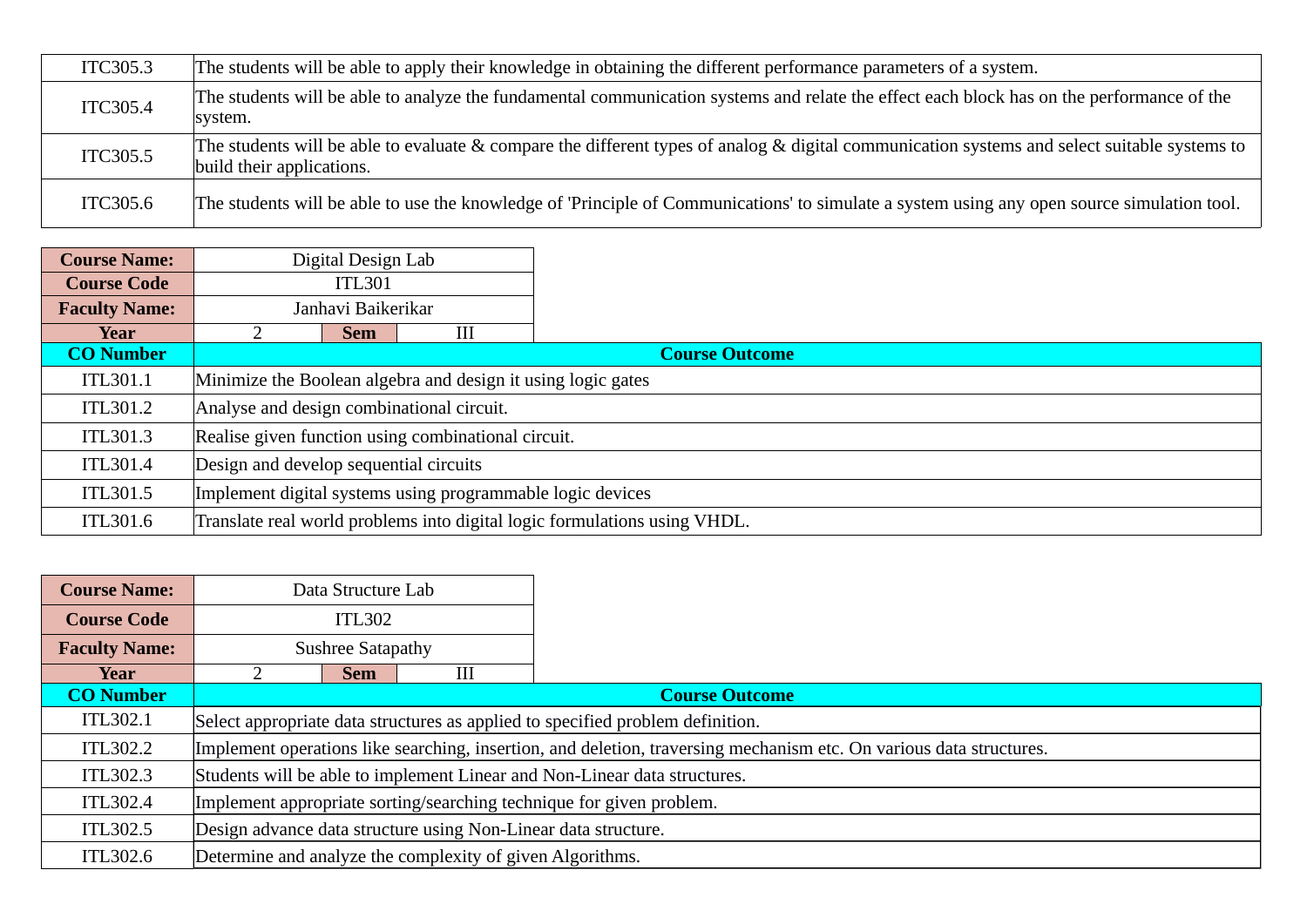| <b>Course Name:</b>  | <b>SQL Lab</b>                                                                                                                                                           |            |     |                                                                                                                                   |
|----------------------|--------------------------------------------------------------------------------------------------------------------------------------------------------------------------|------------|-----|-----------------------------------------------------------------------------------------------------------------------------------|
| <b>Course Code</b>   | <b>ITL303</b>                                                                                                                                                            |            |     |                                                                                                                                   |
| <b>Faculty Name:</b> | Aruna Khubalkar                                                                                                                                                          |            |     |                                                                                                                                   |
| <b>Year</b>          | $\overline{2}$                                                                                                                                                           | <b>Sem</b> | III |                                                                                                                                   |
| <b>CO Number</b>     |                                                                                                                                                                          |            |     | <b>Course Outcome</b>                                                                                                             |
| ITL303.1             |                                                                                                                                                                          |            |     | Construct problem definition statements for real life applications and implement a database application for the same.             |
| ITL303.2             |                                                                                                                                                                          |            |     | Design conceptual models of a database using ER modeling for real life applications.                                              |
| <b>ITL303.3</b>      | Create and populate a RDBMS, using SQL.                                                                                                                                  |            |     |                                                                                                                                   |
| <b>ITL303.4</b>      |                                                                                                                                                                          |            |     | Write queries in SQL to retrieve any type of information from a data base.                                                        |
| <b>ITL303.5</b>      |                                                                                                                                                                          |            |     | Analyze and apply concepts of normalization to design an optimal database.                                                        |
| <b>ITL303.6</b>      |                                                                                                                                                                          |            |     | Implement indexes for a database using techniques like $B$ or $B$ + trees.                                                        |
|                      |                                                                                                                                                                          |            |     |                                                                                                                                   |
| <b>Course Name:</b>  | Java programming Lab                                                                                                                                                     |            |     |                                                                                                                                   |
| <b>Course Code</b>   | <b>ITL304</b>                                                                                                                                                            |            |     |                                                                                                                                   |
| <b>Faculty Name:</b> |                                                                                                                                                                          | Shiv Negi  |     |                                                                                                                                   |
| <b>Year</b>          | $\overline{2}$<br>III<br><b>Sem</b>                                                                                                                                      |            |     |                                                                                                                                   |
| <b>CO Number</b>     |                                                                                                                                                                          |            |     | <b>Course Outcome</b>                                                                                                             |
| ITL304.1             | Implements object oriented programming concepts using basics syntaxes of control \structures, string and functions for developing skills of<br>logics building activity. |            |     |                                                                                                                                   |
| ITL304.2             |                                                                                                                                                                          |            |     | Identify classes, objects members of a class and the relationship among them needed for finding the solution to specific problem. |
| <b>ITL304.3</b>      | Demonstrate how to achieve re-usability using inheritance interface and packages and describe faster applications development can be<br>achieved.                        |            |     |                                                                                                                                   |
| ITL304.4             | Demonstrate understanding & use of different exception handling mechanism and concepts of multi-threading for robust faster & efficient<br>applications development.     |            |     |                                                                                                                                   |
| ITL304.5             | Identify and describe common abstract user interface components to design GUI in Java using Applet & AWT along with response to events.                                  |            |     |                                                                                                                                   |
| ITL304.6             |                                                                                                                                                                          |            |     | Identify design & developed complex graphics user interface using principal java swing classes based on MVC architecture.         |
|                      |                                                                                                                                                                          |            |     |                                                                                                                                   |

| <b>Course Name:</b>  |                                                                           |                       | Microcontroller & Embedded Programming |                                                                                                        |  |
|----------------------|---------------------------------------------------------------------------|-----------------------|----------------------------------------|--------------------------------------------------------------------------------------------------------|--|
| <b>Course Code</b>   |                                                                           | ITC501                |                                        |                                                                                                        |  |
| <b>Faculty Name:</b> | Janhavi Baikerikar                                                        |                       |                                        |                                                                                                        |  |
| Year                 | <b>Sem</b>                                                                |                       |                                        |                                                                                                        |  |
| <b>CO Number</b>     |                                                                           | <b>Course Outcome</b> |                                        |                                                                                                        |  |
| ITC501.1             | Explain the embedded system concepts and architecture of embedded systems |                       |                                        |                                                                                                        |  |
| ITC501.2             |                                                                           |                       |                                        | Describe the architecture of 8051 microcontroller and write embedded program for 8051 Microcontroller. |  |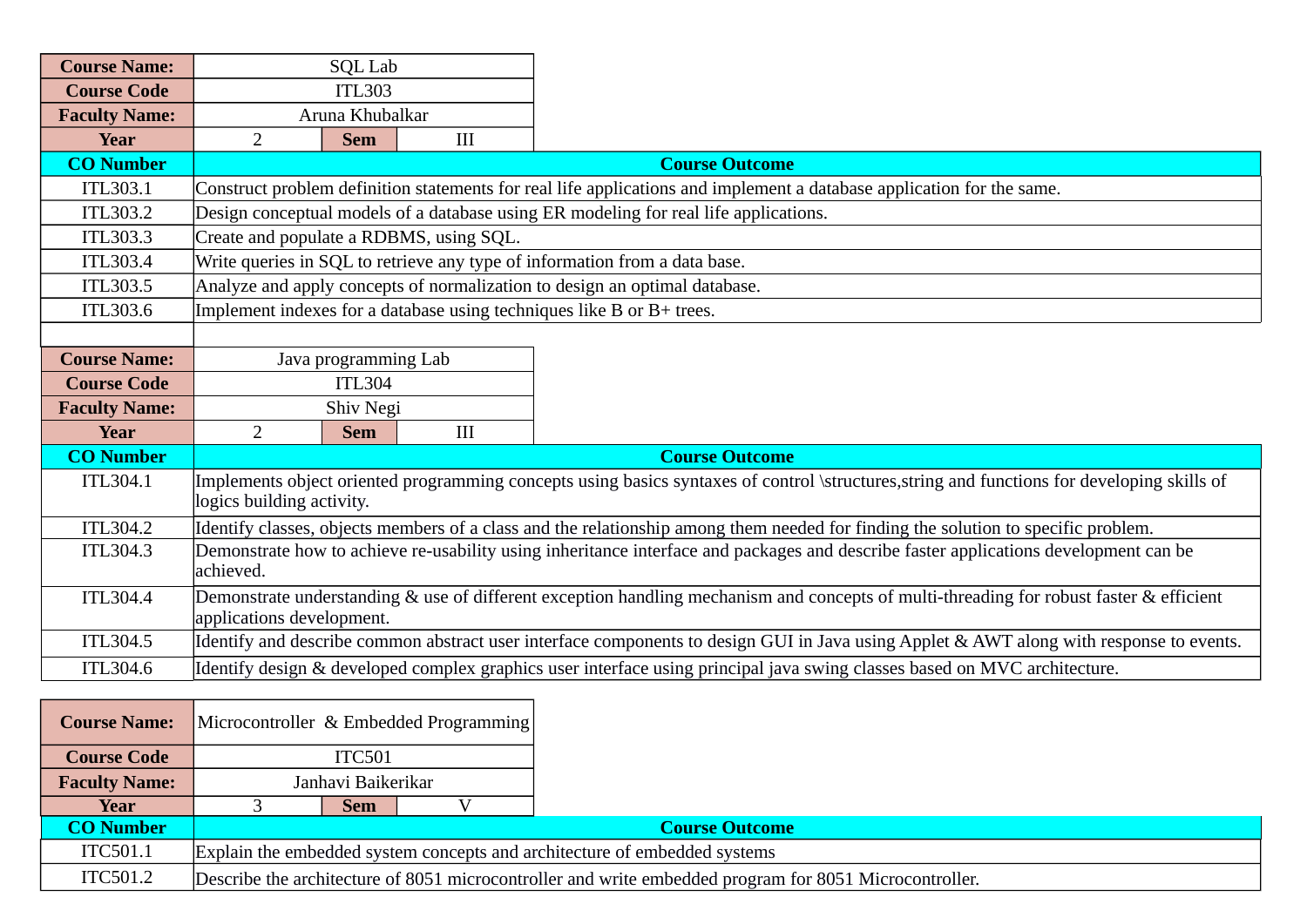| ITC501.3 | Design the interfacing for 8051 microcontroller.                           |
|----------|----------------------------------------------------------------------------|
| ITC501.4 | Understand the concepts of ARM architecture                                |
| ITC501.5 | Demonstrate the open source RTOS and solve the design issues for the same. |
| ITC501.6 | Select elements for an embedded systems tool.                              |

| <b>Course Name:</b>  | <b>Internet Programming</b>                                                                                                                |            |                                                  |                                                                                     |
|----------------------|--------------------------------------------------------------------------------------------------------------------------------------------|------------|--------------------------------------------------|-------------------------------------------------------------------------------------|
| <b>Course Code</b>   | <b>ITC502</b>                                                                                                                              |            |                                                  |                                                                                     |
| <b>Faculty Name:</b> | Vaishali K                                                                                                                                 |            |                                                  |                                                                                     |
| <b>Year</b>          | 3                                                                                                                                          | <b>Sem</b> | VI                                               |                                                                                     |
| <b>CO Number</b>     |                                                                                                                                            |            |                                                  | <b>Course Outcome</b>                                                               |
| ITC502.1             |                                                                                                                                            |            |                                                  | Design an interactive web pages using HTML, CSS and Javascript                      |
| ITC502.2             |                                                                                                                                            |            | Design a responsive website using HTML5 and CSS3 |                                                                                     |
| <b>ITC502.3</b>      |                                                                                                                                            |            | Develop Rich Internet Application using AJAX     |                                                                                     |
| ITC502.4             |                                                                                                                                            |            |                                                  | Develop dynamic website using server side PHP programming and database connectivity |
| ITC502.5             | Build XML document and implement web service                                                                                               |            |                                                  |                                                                                     |
| ITC502.6             |                                                                                                                                            |            |                                                  | Demonstrate web application using Python web framework Django                       |
| <b>Course Name:</b>  | <b>Advanced Data Management</b><br>Technology                                                                                              |            |                                                  |                                                                                     |
| <b>Course Code</b>   | <b>ITC503</b>                                                                                                                              |            |                                                  |                                                                                     |
| <b>Faculty Name:</b> | Vijaya Bharathi                                                                                                                            |            |                                                  |                                                                                     |
| <b>Year</b>          | 3                                                                                                                                          | <b>Sem</b> | VI                                               |                                                                                     |
| <b>CO Number</b>     |                                                                                                                                            |            |                                                  | <b>Course Outcome</b>                                                               |
| ITC503.1             | Explain and understand the concept of a transaction and how ACID properties are maintained when concurrent transaction occur in a database |            |                                                  |                                                                                     |
| ITC503.2             | Measure query costs and design alternate efficient paths for query execution.                                                              |            |                                                  |                                                                                     |
| ITC503.3             | Apply sophisticated access protocols to control access to the database.                                                                    |            |                                                  |                                                                                     |
| <b>ITC503.4</b>      | Implement alternate models like Distributed databases and Design applications using advanced models like mobile, spatial databases.        |            |                                                  |                                                                                     |
| ITC503.5             |                                                                                                                                            |            | Develop dimensional models for constructing DW   |                                                                                     |
| ITC503.6             |                                                                                                                                            |            |                                                  | Analyze data using OLAP operations so as to take strategic decisions                |
|                      |                                                                                                                                            |            |                                                  |                                                                                     |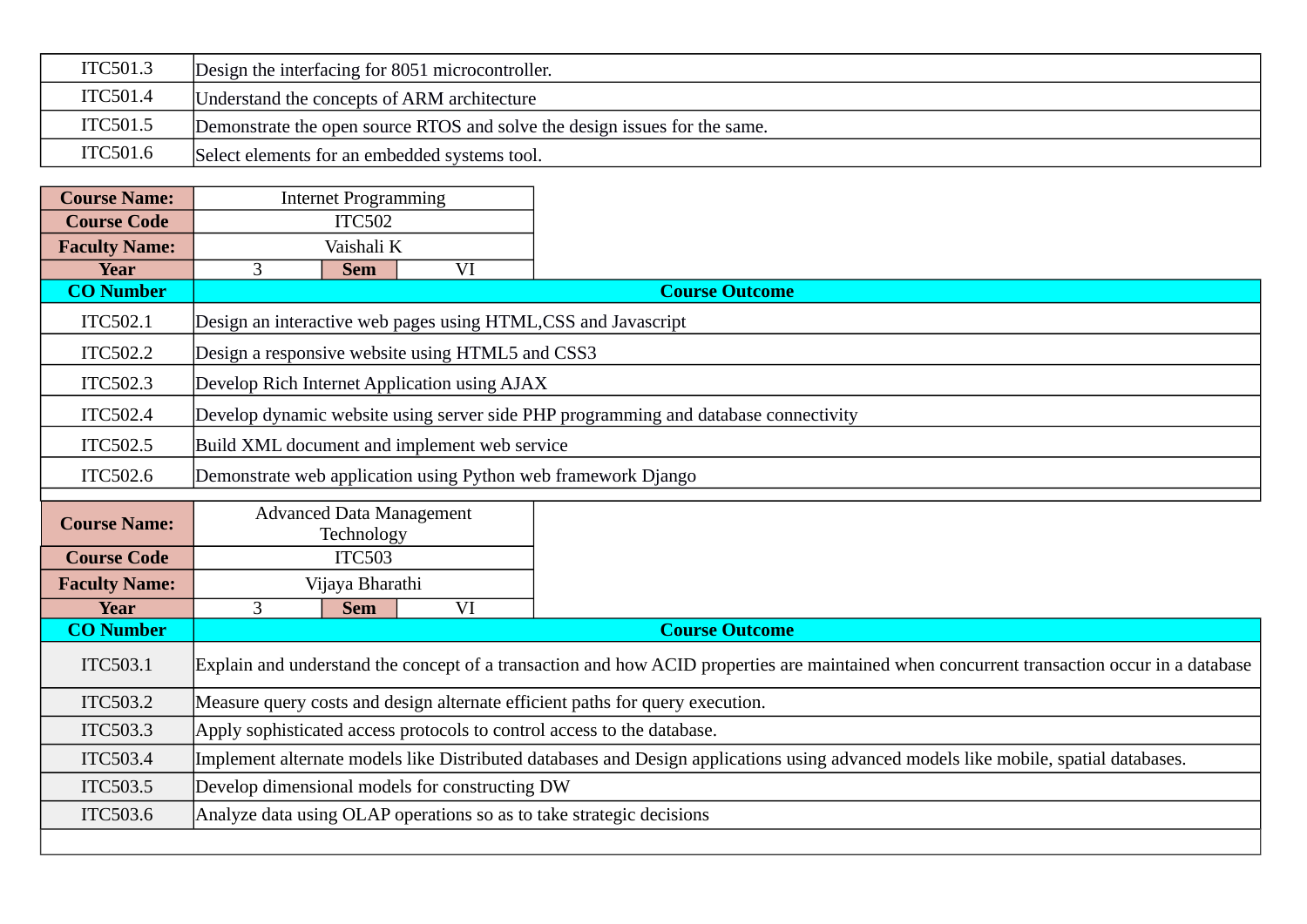| <b>Course Name:</b>  | Cryptography & Network<br>Security                                                                                                                                          |    |                                                                                                                                  |  |  |
|----------------------|-----------------------------------------------------------------------------------------------------------------------------------------------------------------------------|----|----------------------------------------------------------------------------------------------------------------------------------|--|--|
| <b>Course Code</b>   | ITC504                                                                                                                                                                      |    |                                                                                                                                  |  |  |
| <b>Faculty Name:</b> | Uday Nayak                                                                                                                                                                  |    |                                                                                                                                  |  |  |
| Year                 | <b>Sem</b>                                                                                                                                                                  | VI |                                                                                                                                  |  |  |
| <b>CO Number</b>     |                                                                                                                                                                             |    | <b>Course Outcome</b>                                                                                                            |  |  |
| ITC504.1             | fields and number theory.                                                                                                                                                   |    | Identify information security goals, classical encryption techniques and acquire fundamental knowledge on the concepts of finite |  |  |
| ITC504.2             | authentication.                                                                                                                                                             |    | Understand, compare and apply different encryption and decryption techniques to solve problems related to confidentiality and    |  |  |
| ITC504.3             | Apply the knowledge of cryptographic checksums and evaluate the performance of different message digest algorithms for<br>verifying the integrity of varying message sizes. |    |                                                                                                                                  |  |  |
| ITC504.4             | Apply different digital signature algorithms to achieve authentication create secure applications.                                                                          |    |                                                                                                                                  |  |  |
| ITC504.5             | protocols like SSL, IPSec, and PGP.                                                                                                                                         |    | Apply network security basics, analyze different attacks on networks and evaluate the performance of firewalls and security      |  |  |
| ITC504.6             |                                                                                                                                                                             |    | Apply the knowledge of cryptographic utilities and authentication mechanisms to design secure applications.                      |  |  |

| <b>Course Name:</b>  |                                                                                        | <b>Algorithms</b>                                                                           | Advanced Data Structures & Analysis of |                                                                                        |  |  |  |  |
|----------------------|----------------------------------------------------------------------------------------|---------------------------------------------------------------------------------------------|----------------------------------------|----------------------------------------------------------------------------------------|--|--|--|--|
| <b>Course Code</b>   | ITDLO-1-5011 (Department Level<br>Optional Course-I)                                   |                                                                                             |                                        |                                                                                        |  |  |  |  |
| <b>Faculty Name:</b> |                                                                                        | <b>Sushree Satapathy</b>                                                                    |                                        |                                                                                        |  |  |  |  |
| Year                 |                                                                                        | <b>Sem</b>                                                                                  | VI                                     |                                                                                        |  |  |  |  |
| <b>CO Number</b>     |                                                                                        |                                                                                             |                                        | <b>Course Outcome</b>                                                                  |  |  |  |  |
| ITLO-1-5011.1        |                                                                                        |                                                                                             |                                        | Students will be able to choose appropriate advanced data structure for given problem. |  |  |  |  |
| ITLO-1-5011.2        |                                                                                        | Students will be able to calculate complexity.                                              |                                        |                                                                                        |  |  |  |  |
| ITLO-1-5011.3        |                                                                                        | Students will be able to select appropriate design techniques to solve real world problems. |                                        |                                                                                        |  |  |  |  |
| ITLO-1-5011.4        | Students will able to apply the dynamic programming technique to solve the problems.   |                                                                                             |                                        |                                                                                        |  |  |  |  |
| ITLO-1-5011.5        | Students will be able to apply the greedy programming technique to solve the problems. |                                                                                             |                                        |                                                                                        |  |  |  |  |
| ITLO-1-5011.6        |                                                                                        |                                                                                             |                                        | Students will be able to select a proper pattern matching algorithm for given problem. |  |  |  |  |

**Course Name:** E-Commerce & E-Business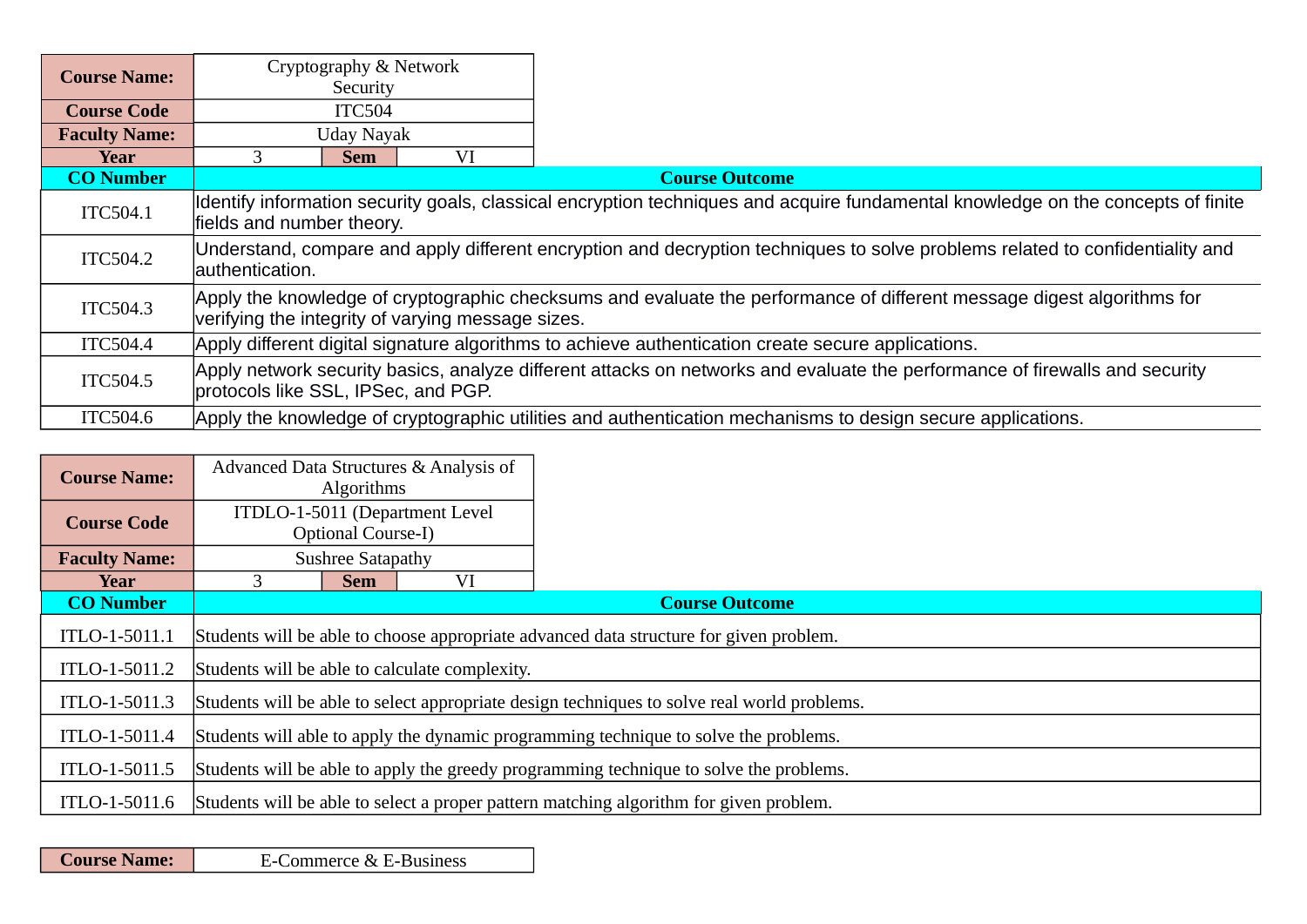| <b>Course Code</b>   | ITDLO-1-5013 (Department Level<br><b>Optional Course-I)</b> |                                                                                                                                        |    |                                                                                         |  |  |  |  |
|----------------------|-------------------------------------------------------------|----------------------------------------------------------------------------------------------------------------------------------------|----|-----------------------------------------------------------------------------------------|--|--|--|--|
| <b>Faculty Name:</b> | Tayyabali                                                   |                                                                                                                                        |    |                                                                                         |  |  |  |  |
| Year                 |                                                             | <b>Sem</b>                                                                                                                             | VI |                                                                                         |  |  |  |  |
| <b>CO</b> Number     |                                                             |                                                                                                                                        |    | <b>Course Outcome</b>                                                                   |  |  |  |  |
| ITDL0-1-5013.1       |                                                             | Students will be able to know basics of E-commerce                                                                                     |    |                                                                                         |  |  |  |  |
| ITDL0-1-5013.2       |                                                             | Students will be able to choose the technologies required to design and develop the E-commerce platforms                               |    |                                                                                         |  |  |  |  |
|                      |                                                             | ITDL0-1-5013.3 Students will be able to understand the various modern available payment systems and their advantages and disadvantages |    |                                                                                         |  |  |  |  |
|                      |                                                             | ITDL0-1-5013.4 Students will be able to design the strategies to market and sell their products online                                 |    |                                                                                         |  |  |  |  |
|                      |                                                             | ITDL0-1-5013.5 Students will be able to understand the E-Business and its types                                                        |    |                                                                                         |  |  |  |  |
|                      |                                                             |                                                                                                                                        |    | ITDL0-1-5013.6 Students will be able to compare and design various business strategies. |  |  |  |  |

| <b>Course Name:</b>  | Internet Programming Lab                                                            |                                                  |                                                                |  |  |  |  |
|----------------------|-------------------------------------------------------------------------------------|--------------------------------------------------|----------------------------------------------------------------|--|--|--|--|
| <b>Course Code</b>   | <b>ITL501</b>                                                                       |                                                  |                                                                |  |  |  |  |
| <b>Faculty Name:</b> | Vaishali K                                                                          |                                                  |                                                                |  |  |  |  |
| Year                 | <b>Sem</b>                                                                          | VI                                               |                                                                |  |  |  |  |
| <b>CO Number</b>     |                                                                                     |                                                  | <b>Course Outcome</b>                                          |  |  |  |  |
| ITL501.1             |                                                                                     |                                                  | Design an interactive web pages using HTML, CSS and Javascript |  |  |  |  |
| ITL501.2             |                                                                                     | Design a responsive website using HTML5 and CSS3 |                                                                |  |  |  |  |
| ITL501.3             | Develop Rich Internet Application using AJAX                                        |                                                  |                                                                |  |  |  |  |
| ITL501.4             | Develop dynamic website using server side PHP programming and database connectivity |                                                  |                                                                |  |  |  |  |
| ITL501.5             | Build XML document and implement web service                                        |                                                  |                                                                |  |  |  |  |
| ITL501.6             |                                                                                     |                                                  | Demonstrate web application using Python web framework Django  |  |  |  |  |
|                      |                                                                                     |                                                  |                                                                |  |  |  |  |

| <b>Course Name:</b>  |            | Security Lab                                                                                      |  |                                                                                                                          |  |  |  |  |
|----------------------|------------|---------------------------------------------------------------------------------------------------|--|--------------------------------------------------------------------------------------------------------------------------|--|--|--|--|
| <b>Course Code</b>   |            | <b>ITL502</b>                                                                                     |  |                                                                                                                          |  |  |  |  |
| <b>Faculty Name:</b> |            | Uday Nayak                                                                                        |  |                                                                                                                          |  |  |  |  |
| Year                 | <b>Sem</b> |                                                                                                   |  |                                                                                                                          |  |  |  |  |
| <b>CO Number</b>     |            |                                                                                                   |  | <b>Course Outcome</b>                                                                                                    |  |  |  |  |
| ITL502.1             |            |                                                                                                   |  | Apply the knowledge of symmetric cryptography to implement simple ciphers.                                               |  |  |  |  |
| ITL502.2             |            |                                                                                                   |  | Analyze and implement public key algorithms like RSA and ElGamal.                                                        |  |  |  |  |
| ITL502.3             |            | Analyze and evaluate performance of hashing algorithms.                                           |  |                                                                                                                          |  |  |  |  |
| ITL502.4             |            | Explore the different reconnaissance tools to gather information about networks.                  |  |                                                                                                                          |  |  |  |  |
| ITL502.5             |            | Use tools like sniffers, port scanners and other related tools for analyzing packets in a network |  |                                                                                                                          |  |  |  |  |
| ITL502.6             |            |                                                                                                   |  | Apply and set up firewalls and intrusion detection systems using open source technologies and to explore email security. |  |  |  |  |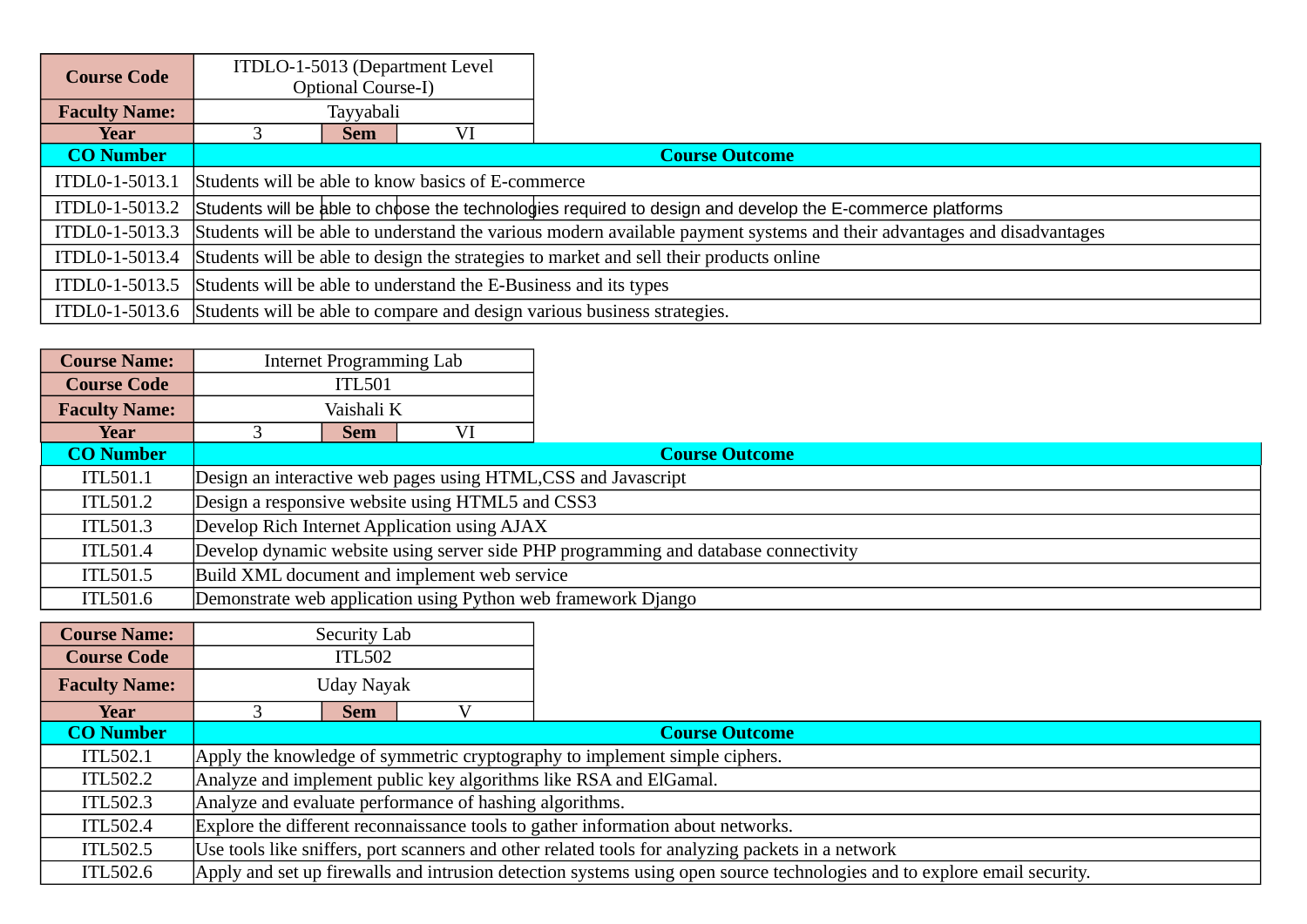| <b>Course Name:</b>  |                                                                                                                                                                                                                                                   | <b>OLAP Lab</b>                                                                                                     |             |                                                                                                            |  |  |  |
|----------------------|---------------------------------------------------------------------------------------------------------------------------------------------------------------------------------------------------------------------------------------------------|---------------------------------------------------------------------------------------------------------------------|-------------|------------------------------------------------------------------------------------------------------------|--|--|--|
| <b>Course Code</b>   | <b>ITL503</b>                                                                                                                                                                                                                                     |                                                                                                                     |             |                                                                                                            |  |  |  |
| <b>Faculty Name:</b> | Vijaya Bharathi                                                                                                                                                                                                                                   |                                                                                                                     |             |                                                                                                            |  |  |  |
| <b>Year</b>          | 3                                                                                                                                                                                                                                                 | <b>Sem</b>                                                                                                          | VI          |                                                                                                            |  |  |  |
| <b>CO Number</b>     |                                                                                                                                                                                                                                                   |                                                                                                                     |             | <b>Course Outcome</b>                                                                                      |  |  |  |
| <b>ITL503.1</b>      |                                                                                                                                                                                                                                                   |                                                                                                                     |             | Implement simple query optimizers and design alternate efficient paths for query execution.                |  |  |  |
| <b>ITL503.2</b>      |                                                                                                                                                                                                                                                   |                                                                                                                     |             | Simulate the working of concurrency protocols, recovery mechanisms in a database                           |  |  |  |
| <b>ITL503.3</b>      |                                                                                                                                                                                                                                                   |                                                                                                                     |             | Design applications using advanced models like mobile, spatial databases.                                  |  |  |  |
| <b>ITL503.4</b>      |                                                                                                                                                                                                                                                   |                                                                                                                     |             | Implement a distributed database and understand its query processing and transaction processing mechanisms |  |  |  |
| <b>ITL503.5</b>      | Build a data warehouse                                                                                                                                                                                                                            |                                                                                                                     |             |                                                                                                            |  |  |  |
| <b>ITL503.6</b>      |                                                                                                                                                                                                                                                   |                                                                                                                     |             | Analyze data using OLAP operations so as to take strategic decisions                                       |  |  |  |
| <b>Course Name:</b>  |                                                                                                                                                                                                                                                   | IOT(Mini Project) Lab                                                                                               |             |                                                                                                            |  |  |  |
| <b>Course Code</b>   |                                                                                                                                                                                                                                                   | <b>ITL504</b>                                                                                                       |             |                                                                                                            |  |  |  |
| <b>Faculty Name:</b> |                                                                                                                                                                                                                                                   | Tayyabli                                                                                                            |             |                                                                                                            |  |  |  |
| <b>Year</b>          | 3                                                                                                                                                                                                                                                 | <b>Sem</b>                                                                                                          | $\mathbf V$ |                                                                                                            |  |  |  |
| <b>CO Number</b>     |                                                                                                                                                                                                                                                   |                                                                                                                     |             | <b>Course Outcome</b>                                                                                      |  |  |  |
| <b>ITL 504.1</b>     | Students will be able to identify the requirements for the real world problems.                                                                                                                                                                   |                                                                                                                     |             |                                                                                                            |  |  |  |
| <b>ITL 504.2</b>     | Students will be able to conduct a survey of several available literatures in the preferred field of study                                                                                                                                        |                                                                                                                     |             |                                                                                                            |  |  |  |
| <b>ITL 504.3</b>     | Students will be able to lean and enhance software/hardware skills.                                                                                                                                                                               |                                                                                                                     |             |                                                                                                            |  |  |  |
| <b>ITL 504.4</b>     | and testing                                                                                                                                                                                                                                       | Students will be able to demonstrate and build the project successfully by hardware requirements, coding, emulating |             |                                                                                                            |  |  |  |
| <b>ITL 504.5</b>     |                                                                                                                                                                                                                                                   |                                                                                                                     |             | Students will be able to report and present the findings of the study conducted in the preferred domain    |  |  |  |
| <b>ITL 504.6</b>     |                                                                                                                                                                                                                                                   | Students will be able to demonstrate an ability to work in teams and manage the conduct of the research study.      |             |                                                                                                            |  |  |  |
|                      |                                                                                                                                                                                                                                                   |                                                                                                                     |             |                                                                                                            |  |  |  |
| <b>Course Name:</b>  |                                                                                                                                                                                                                                                   | <b>Business Communication</b><br>and Ethics                                                                         |             |                                                                                                            |  |  |  |
| <b>Course Code</b>   |                                                                                                                                                                                                                                                   | <b>ITL505</b>                                                                                                       |             |                                                                                                            |  |  |  |
| <b>Faculty Name:</b> |                                                                                                                                                                                                                                                   | Ms. Devyani Balasra                                                                                                 |             |                                                                                                            |  |  |  |
| <b>Year</b>          | 3                                                                                                                                                                                                                                                 | <b>Sem</b>                                                                                                          | VI          |                                                                                                            |  |  |  |
| <b>CO Number</b>     |                                                                                                                                                                                                                                                   |                                                                                                                     |             | <b>Course Outcome</b>                                                                                      |  |  |  |
| ITL505.1             | Students will be able to relate to techniques of formal and technical writing and to principles of corporate ethics which includes knowledge of<br>Intellectual Property Rights and ethical codes of conduct in business and corporate activities |                                                                                                                     |             |                                                                                                            |  |  |  |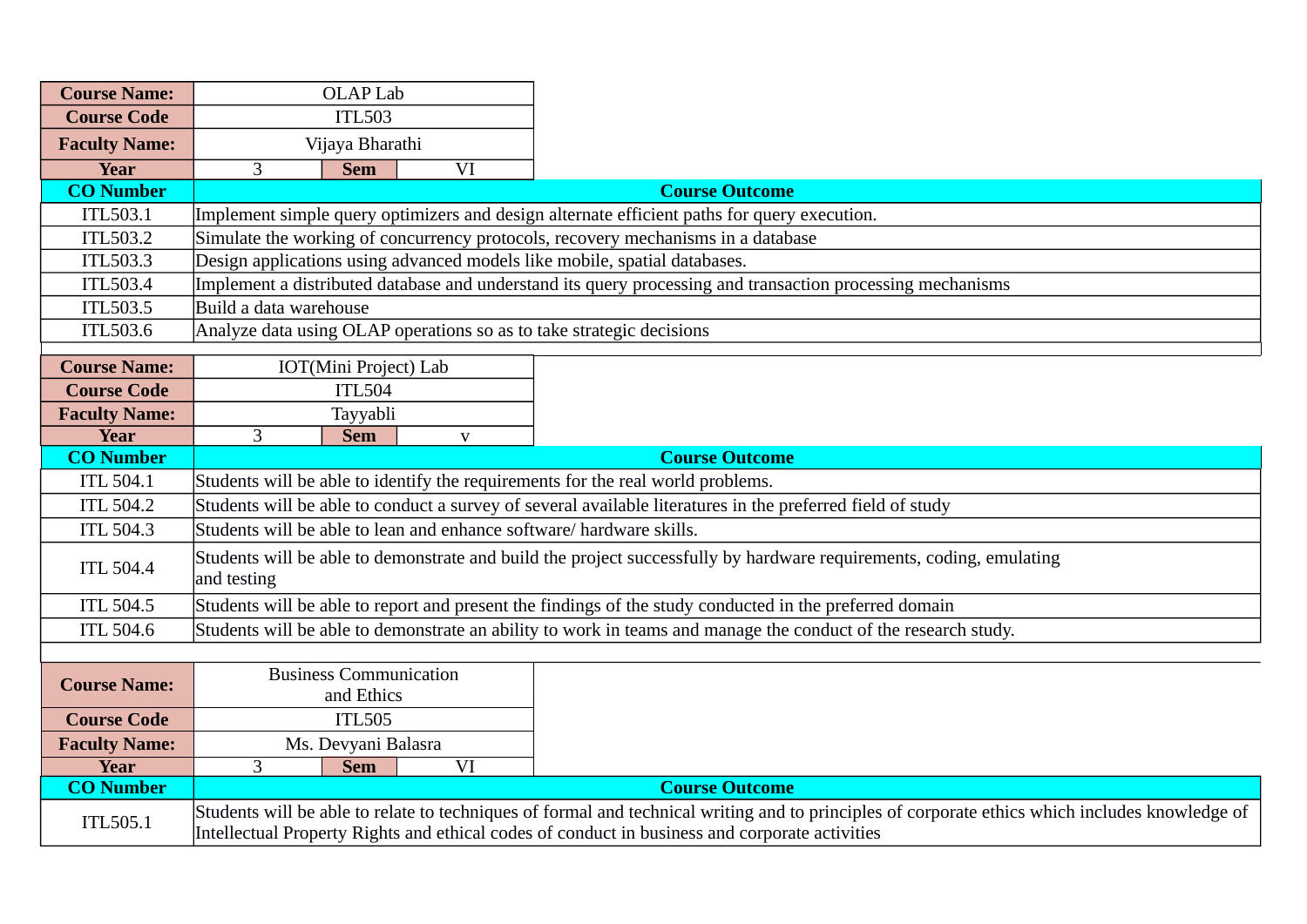| ITL505.2 | Students will be able to explain the objectives, format and style of technical report, and technical proposal and the importance of interpersonal<br>skills and paraphrase a technical paper                                  |
|----------|-------------------------------------------------------------------------------------------------------------------------------------------------------------------------------------------------------------------------------|
| ITL505.3 | Students will be able to describe strategies for effective meetings and group discussions and techniques for effective preparation for different<br>types of interview which includes resume writing and statement of purpose |
| ITL505.4 | Students will be able to apply conceptual awareness of interpersonal skills, strategies for effective meetings which includes documentation,<br>and group discussions to complete a mock project                              |
| ITL505.5 | Students will be able to make use of the given format while drafting a technical report and a technical proposal and the techniques of effective<br>preparation for interviews while appearing for a mock interview           |
| ITL505.6 | Students will be able to evaluate technical reports and technical proposals using the given rubric                                                                                                                            |

 $\overline{\phantom{0}}$ 

**STATISTICS** 

| <b>Course Name:</b>  | <b>Enterprise Network Design</b>                                                                        |                                                                                      |            |                                                                                                    |  |
|----------------------|---------------------------------------------------------------------------------------------------------|--------------------------------------------------------------------------------------|------------|----------------------------------------------------------------------------------------------------|--|
| <b>Course Code</b>   | <b>ITC701</b>                                                                                           |                                                                                      |            |                                                                                                    |  |
| <b>Faculty Name:</b> |                                                                                                         | Prasad Padalkar                                                                      |            |                                                                                                    |  |
| <b>Year</b>          | $\overline{4}$                                                                                          | <b>Sem</b>                                                                           | <b>VII</b> |                                                                                                    |  |
| <b>CO Number</b>     |                                                                                                         |                                                                                      |            | <b>Course Outcome</b>                                                                              |  |
| ITC701.1             |                                                                                                         |                                                                                      |            | Students would be able to gather customer requirements and APPLY a Methodology to Network Design   |  |
| ITC701.2             |                                                                                                         |                                                                                      |            | Students will be able to SELECT appropriate Structure and Modularize the Network                   |  |
| ITC701.3             |                                                                                                         |                                                                                      |            | Students will be able to DESIGN Basic Campus and Data Center Network.                              |  |
| ITC701.4             | Students will be able to DESIGN Remote Connectivity                                                     |                                                                                      |            |                                                                                                    |  |
| ITC701.5             |                                                                                                         | Students will be able to SELECT suitable Routing Protocols and IP Addressing scheme. |            |                                                                                                    |  |
| ITC701.6             |                                                                                                         |                                                                                      |            | Students will be able to COMPARE Openflow controllers and switches with other enterprise networks. |  |
|                      |                                                                                                         |                                                                                      |            |                                                                                                    |  |
| <b>Course Name:</b>  | <b>Infrastructure Security</b>                                                                          |                                                                                      |            |                                                                                                    |  |
| <b>Course Code</b>   | <b>ITC702</b>                                                                                           |                                                                                      |            |                                                                                                    |  |
| <b>Faculty Name:</b> |                                                                                                         | Aruna Khubalkar                                                                      |            |                                                                                                    |  |
| <b>Year</b>          | 4                                                                                                       | <b>Sem</b>                                                                           | <b>VII</b> |                                                                                                    |  |
| <b>CO Number</b>     |                                                                                                         |                                                                                      |            | <b>Course Outcome</b>                                                                              |  |
| ITC702.1             |                                                                                                         |                                                                                      |            | Understand the concept of vulnerabilities, attacks and protection mechanisms                       |  |
| ITC702.2             | Analyze and evaluate software vulnerabilities and attacks on databases and operating systems Evaluating |                                                                                      |            |                                                                                                    |  |
| ITC702.3             | Explain the need for security protocols in the context of wireless communication                        |                                                                                      |            |                                                                                                    |  |
| ITC702.4             |                                                                                                         | Understand and explain various security solutions for Web and Cloud infrastructure   |            |                                                                                                    |  |
| ITC702.5             |                                                                                                         |                                                                                      |            | Understand, and evaluate different attacks on Open Web Applications and Web services               |  |
| ITC702.6             |                                                                                                         |                                                                                      |            | Design appropriate security policies to protect infrastructure components                          |  |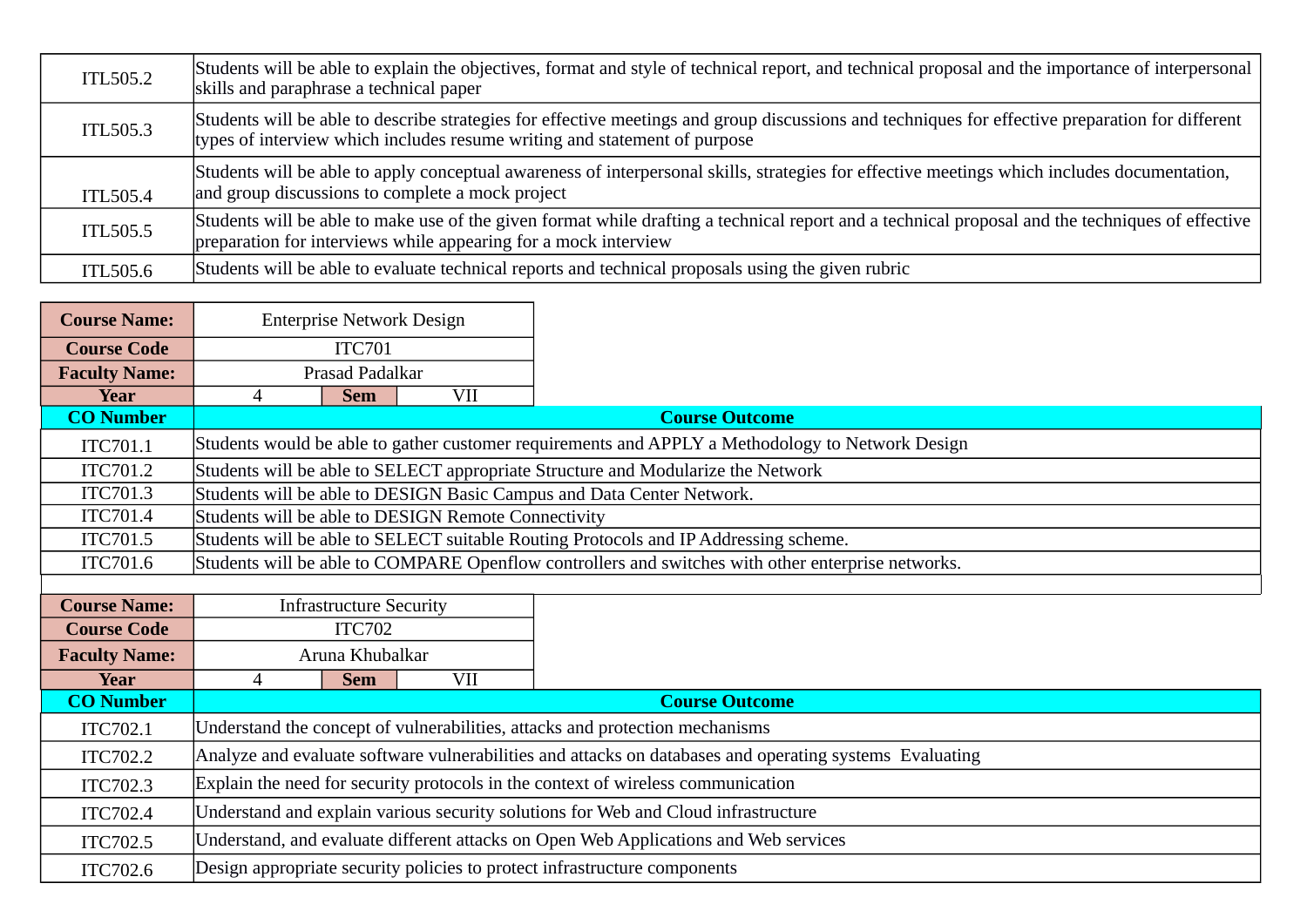| <b>Course Name:</b>  | Artificial Intelligence                                                                                           |                                                                                                                                                  |            |                                                                                                                                              |  |  |  |
|----------------------|-------------------------------------------------------------------------------------------------------------------|--------------------------------------------------------------------------------------------------------------------------------------------------|------------|----------------------------------------------------------------------------------------------------------------------------------------------|--|--|--|
| <b>Course Code</b>   |                                                                                                                   | <b>ITC703</b>                                                                                                                                    |            |                                                                                                                                              |  |  |  |
| <b>Faculty Name:</b> |                                                                                                                   | Sunantha                                                                                                                                         |            |                                                                                                                                              |  |  |  |
| Year                 | 4                                                                                                                 | <b>Sem</b>                                                                                                                                       | <b>VII</b> |                                                                                                                                              |  |  |  |
| <b>CO Number</b>     |                                                                                                                   |                                                                                                                                                  |            | <b>Course Outcome</b>                                                                                                                        |  |  |  |
| ITC703.1             |                                                                                                                   |                                                                                                                                                  |            | Demonstrate knowledge of the building blocks of AI as presented in terms of intelligent agents.                                              |  |  |  |
| ITC703.2             | solve them.                                                                                                       |                                                                                                                                                  |            | Analyze and formalize the problem as a state space, graph, design heuristics and select amongst different search or game based techniques to |  |  |  |
| ITC703.3             |                                                                                                                   |                                                                                                                                                  |            | Develop intelligent algorithms for constraint satisfaction problems and also design intelligent systems for Game Playing                     |  |  |  |
| ITC703.4             |                                                                                                                   | Attain the capability to represent various real life problem domains using logic based techniques and use this to perform inference or planning. |            |                                                                                                                                              |  |  |  |
| <b>ITC703.5</b>      |                                                                                                                   |                                                                                                                                                  |            | Formulate and solve problems with uncertain information using Bayesian approaches.                                                           |  |  |  |
| ITC703.6             |                                                                                                                   |                                                                                                                                                  |            | To introduce advanced topics of AI such as planning, Bayes networks, natural language processing and Cognitive Computing.                    |  |  |  |
|                      |                                                                                                                   |                                                                                                                                                  |            |                                                                                                                                              |  |  |  |
| <b>Course Name:</b>  |                                                                                                                   | <b>Soft Computing</b>                                                                                                                            |            |                                                                                                                                              |  |  |  |
| <b>Course Code</b>   |                                                                                                                   | ITDLO7035                                                                                                                                        |            |                                                                                                                                              |  |  |  |
| <b>Faculty Name:</b> |                                                                                                                   | Uday Nayak                                                                                                                                       |            |                                                                                                                                              |  |  |  |
| <b>Year</b>          | $\overline{4}$                                                                                                    | <b>Sem</b>                                                                                                                                       | <b>VII</b> |                                                                                                                                              |  |  |  |
| <b>CO Number</b>     |                                                                                                                   |                                                                                                                                                  |            | <b>Course Outcome</b>                                                                                                                        |  |  |  |
| ITDLO7035-1          | Ability to elaborate the importance of optimizations and its use in computer engineering fields and other domains |                                                                                                                                                  |            |                                                                                                                                              |  |  |  |
| ITDLO7035-2          | Students would understand inference systems and understand the efficiency of a hybrid system and Fuzzy Logic      |                                                                                                                                                  |            |                                                                                                                                              |  |  |  |
| ITDLO7035-3          | Ability to analyze the difference between various learning algorithms of Neural Networks                          |                                                                                                                                                  |            |                                                                                                                                              |  |  |  |
| ITDLO7035-4          |                                                                                                                   |                                                                                                                                                  |            | Ability to program and to explore practical applications of Neural Networks                                                                  |  |  |  |
| ITDLO7035-5          |                                                                                                                   |                                                                                                                                                  |            | Apply genetic algorithms to combinatorial optimization problems.                                                                             |  |  |  |
| ITDLO7035-6          |                                                                                                                   |                                                                                                                                                  |            | Ability to hybridize Neural Networks and fuzzy logic to form a Neuro-fuzzy network.                                                          |  |  |  |

| <b>Course Name:</b>  |                                                                       |                                                             | <b>Mobile Application Development</b> |                                                                  |  |  |  |
|----------------------|-----------------------------------------------------------------------|-------------------------------------------------------------|---------------------------------------|------------------------------------------------------------------|--|--|--|
| <b>Course Code</b>   |                                                                       | ITDLO7032                                                   |                                       |                                                                  |  |  |  |
| <b>Faculty Name:</b> | Nilesh                                                                |                                                             |                                       |                                                                  |  |  |  |
| Year                 |                                                                       | <b>Sem</b>                                                  | VII                                   |                                                                  |  |  |  |
| <b>CO Number</b>     |                                                                       |                                                             |                                       | <b>Course Outcome</b>                                            |  |  |  |
| <b>ITDLO7032.1</b>   | Describe Android platform, Architecture and features.                 |                                                             |                                       |                                                                  |  |  |  |
| ITDLO7032.2          |                                                                       | Design User Interface and develop activity for Android App. |                                       |                                                                  |  |  |  |
| <b>ITDLO7032.3</b>   | Use Intent, Broadcast receivers and Internet services in Android App. |                                                             |                                       |                                                                  |  |  |  |
| ITDLO7032.4          |                                                                       |                                                             |                                       | Design and implement Database Application and Content providers. |  |  |  |

 $\overline{\phantom{0}}$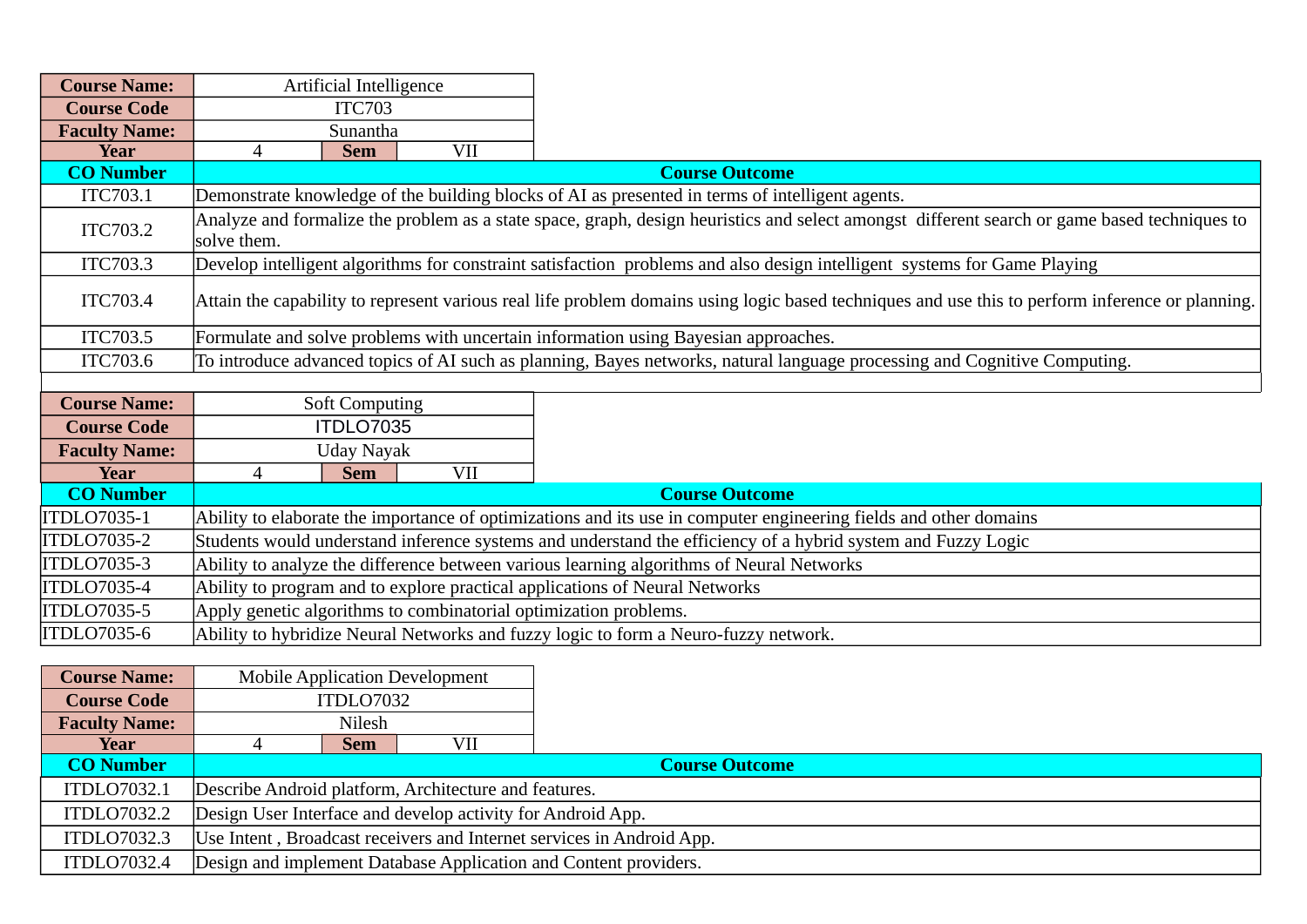| ົ<br>DI.<br><i>.</i><br>، بے ب                                 | multimedia.<br>ADD.<br>m<br>Android<br>camer <sup>.</sup><br>vices<br>$\sim$ $\sim$ $\sim$<br>pased<br><b>SAM</b><br>cation<br>anc<br>.<br>.<br>_______ |
|----------------------------------------------------------------|---------------------------------------------------------------------------------------------------------------------------------------------------------|
| $\sim$<br>$\sim$ $\sim$<br>TDL.<br>, , , ,<br>. <i>. .</i> UJZ | blatform.<br>Android<br>' IN<br>security<br>ussues.<br>DISCUSS<br>various                                                                               |

| <b>Course Name:</b>  | <b>Cyber Security and Laws</b>                                                         |                       |  |  |  |  |  |
|----------------------|----------------------------------------------------------------------------------------|-----------------------|--|--|--|--|--|
| <b>Course Code</b>   | ILO7016                                                                                |                       |  |  |  |  |  |
| <b>Faculty Name:</b> | Prasad Padalkar / Mayura G                                                             |                       |  |  |  |  |  |
| Year                 | VII<br><b>Sem</b>                                                                      |                       |  |  |  |  |  |
| <b>CO Number</b>     |                                                                                        | <b>Course Outcome</b> |  |  |  |  |  |
| ILO7016.1            | Explain the concept of cyber crime and its effect on outside world.                    |                       |  |  |  |  |  |
| ILO7016.2            | Explain steps involved in cybercrime                                                   |                       |  |  |  |  |  |
| ILO7016.3            | Explain tools and methods used in cybercrime.                                          |                       |  |  |  |  |  |
| ILO7016.4            | Interpret and apply IT law in various legal issues                                     |                       |  |  |  |  |  |
| ILO7016.5            | Distinguish different aspects of cyber law                                             |                       |  |  |  |  |  |
| ILO7016.6            | Apply Information Security Standards compliance during software design and development |                       |  |  |  |  |  |

| <b>Course Name:</b>  | <b>Management Information System</b>                                                                                                  |                                                                                                                     |                                                                                                                               |  |  |  |  |  |
|----------------------|---------------------------------------------------------------------------------------------------------------------------------------|---------------------------------------------------------------------------------------------------------------------|-------------------------------------------------------------------------------------------------------------------------------|--|--|--|--|--|
| <b>Course Code</b>   | ILO7013                                                                                                                               |                                                                                                                     |                                                                                                                               |  |  |  |  |  |
| <b>Faculty Name:</b> | Anagha Shastri                                                                                                                        |                                                                                                                     |                                                                                                                               |  |  |  |  |  |
| Year                 | <b>Sem</b>                                                                                                                            | VII                                                                                                                 |                                                                                                                               |  |  |  |  |  |
| <b>CO Number</b>     |                                                                                                                                       |                                                                                                                     | <b>Course Outcome</b>                                                                                                         |  |  |  |  |  |
| ILO7013.1            |                                                                                                                                       | Explain how information systems transform Businesses.                                                               |                                                                                                                               |  |  |  |  |  |
| ILO7013.2            |                                                                                                                                       | Identify the impact of information systems have on an organization.                                                 |                                                                                                                               |  |  |  |  |  |
| ILO7013.3            |                                                                                                                                       | Describe IT infrastructure and its components and its current trends.                                               |                                                                                                                               |  |  |  |  |  |
|                      | Understand the principal tools and technologies for accessing information from databases to improve business performance and decision |                                                                                                                     |                                                                                                                               |  |  |  |  |  |
| ILO7013.4            | making.                                                                                                                               |                                                                                                                     |                                                                                                                               |  |  |  |  |  |
| ILO7013.5            |                                                                                                                                       | Explain how informed consent, legislation, industry self regulation and technology tools help protect data privacy. |                                                                                                                               |  |  |  |  |  |
| ILO7013.6            |                                                                                                                                       |                                                                                                                     | Identify the types of systems used for enterprise-wide knowledge management and how they provide value for businesses module. |  |  |  |  |  |

| <b>Course Name:</b> | Network Design Lab                                                                |        |     |  |  |
|---------------------|-----------------------------------------------------------------------------------|--------|-----|--|--|
| <b>Course Code</b>  | <b>ITL701</b>                                                                     |        |     |  |  |
| <b>Faculty name</b> |                                                                                   | Prasad |     |  |  |
| Year                |                                                                                   | Sem    | VII |  |  |
| <b>CO Number</b>    | <b>Course Outcome</b>                                                             |        |     |  |  |
| ITL701.1            | Understand the requirements of an enterprise and outline its major design areas   |        |     |  |  |
| ITL701.2            | Identify & apply high level modules for enterprise architecture and analyze them. |        |     |  |  |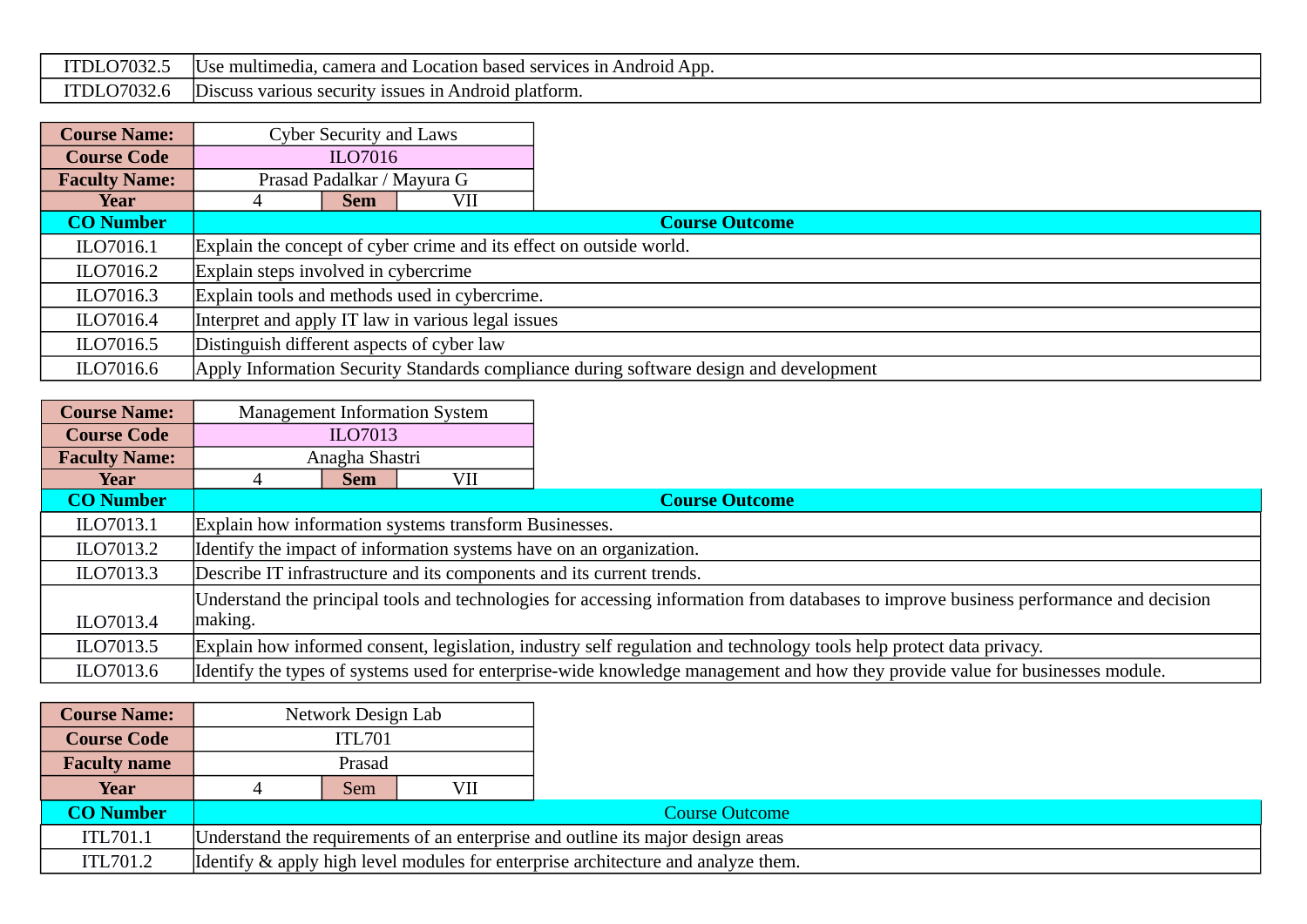| ITL701.3 | Identify the networking devices, prepare a bill of materials and configure the devices as per the Core, Acess and Distribution layers        |
|----------|----------------------------------------------------------------------------------------------------------------------------------------------|
| ITL701.4 | Design the Server Farm for an enterprise network and discuss up gradations if needed.                                                        |
| ITL701.5 | Identify and select the technology for Remote site Connectivity, suitable IP addressing plan and routing protocol for an enterprise network. |
| ITL701.6 | Test and monitor the enterprise network using a tool                                                                                         |

| <b>Course Name:</b> | <b>Advance Security Lab</b>                                                                                      |     |     |  |  |
|---------------------|------------------------------------------------------------------------------------------------------------------|-----|-----|--|--|
| <b>Course Code</b>  | <b>ITL702</b>                                                                                                    |     |     |  |  |
| <b>Faculty name</b> | Aruna Khubalkar                                                                                                  |     |     |  |  |
| Year                |                                                                                                                  | Sem | VII |  |  |
| <b>CO Number</b>    | <b>Course Outcome</b>                                                                                            |     |     |  |  |
| ITL702.1            | Implement and analyze program and database vulnerabilities - Buffer overflow and SQL Injection.                  |     |     |  |  |
| ITL702.2            | Analyze and evaluate different security tools to secure mobile devices, web browser, wireless network and router |     |     |  |  |
| ITL702.3            | Explore reconnaissance, attack and forensics tools in Kali Linux                                                 |     |     |  |  |
| ITL702.4            | Test security of system using personal firewall installation                                                     |     |     |  |  |
| ITL702.5            | Understand AAA using RADUIS / TACACS                                                                             |     |     |  |  |
| ITL702.6            | Design Authentication system                                                                                     |     |     |  |  |

| <b>Course Name:</b> | <b>Intelligent System</b>                                                                                                                                   |                                                                               |  |  |  |
|---------------------|-------------------------------------------------------------------------------------------------------------------------------------------------------------|-------------------------------------------------------------------------------|--|--|--|
| <b>Course Code</b>  | <b>ITL703</b>                                                                                                                                               |                                                                               |  |  |  |
| <b>Faculty name</b> | Sunantha                                                                                                                                                    |                                                                               |  |  |  |
| Year                | <b>Sem</b>                                                                                                                                                  | VII                                                                           |  |  |  |
| <b>CO Number</b>    | <b>Course Outcome</b>                                                                                                                                       |                                                                               |  |  |  |
| ITL703.1            |                                                                                                                                                             | Design the building blocks of an Intelligent Agent using PEAS representation. |  |  |  |
| ITL703.2            | Analyze and formalize the problem as a state space, graph, design heuristics and select amongst different search or game based techniques to<br>solve them. |                                                                               |  |  |  |
| ITL703.3            | Develop intelligent algorithms for constraint satisfaction problems and also design intelligent systems for Game Playing                                    |                                                                               |  |  |  |
| ITL703.4            | Attain the capability to represent various real life problem domains using logic based techniques and use this to perform inference or planning.            |                                                                               |  |  |  |
| ITL703.5            | Formulate and solve problems with uncertain information using Bayesian approaches.                                                                          |                                                                               |  |  |  |
| ITL703.6            | Apply concept Natural Language processing to problems leading to understanding of cognitive computing.                                                      |                                                                               |  |  |  |